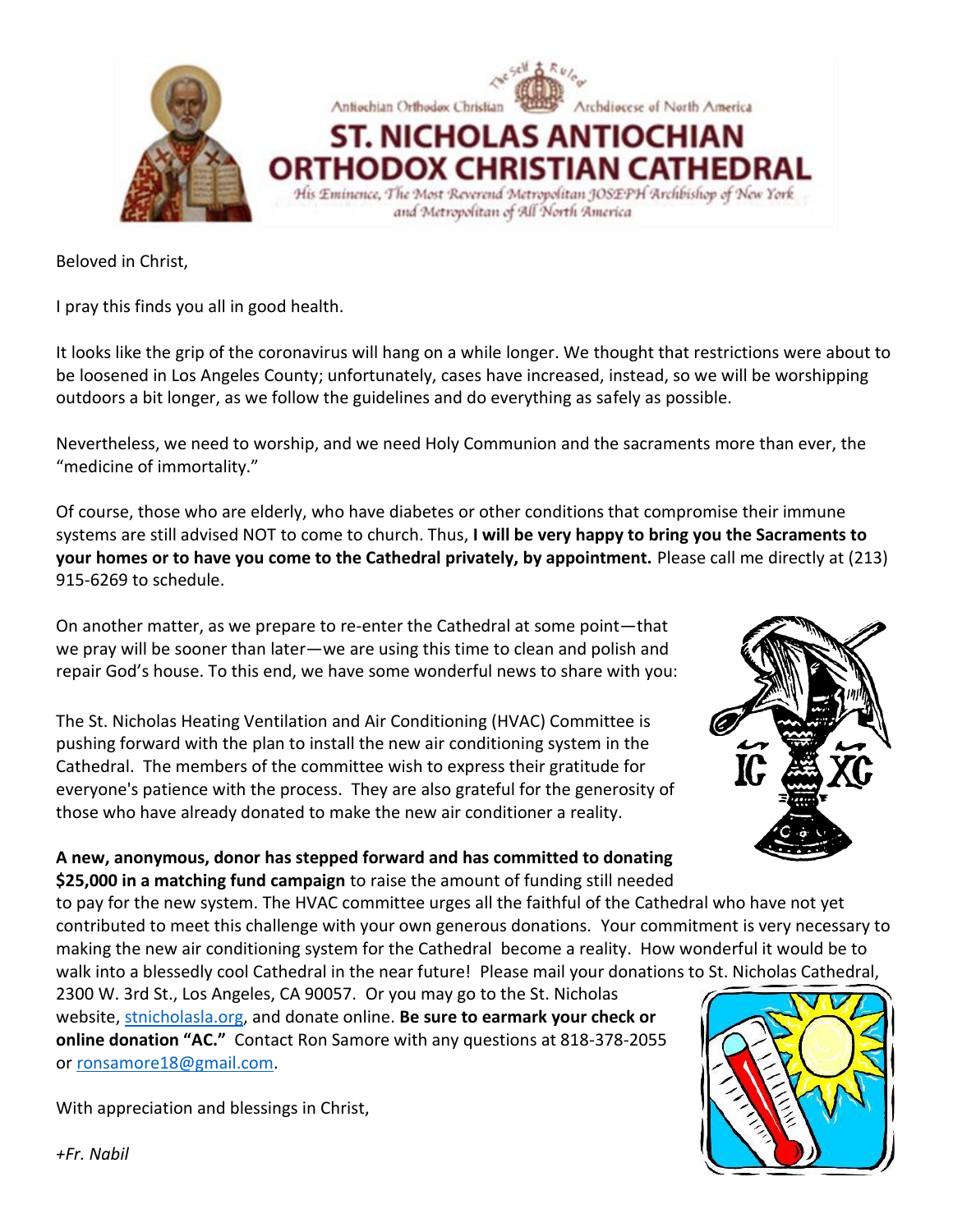# Upcoming Schedule and Links

| <b>Date</b>        | <b>Time</b>       | <b>Event or Service</b><br>(click link for service<br>text)                | <b>How to Participate</b>                      |
|--------------------|-------------------|----------------------------------------------------------------------------|------------------------------------------------|
| Friday, Oct. 9     | 7:00 pm           | <b>Church School Classes</b>                                               | See links for each class below                 |
|                    | 7:00 pm           | Arabic Bible Study on the<br>Parables -<br>درس الكتاب بالعربي              | Sign up with Dn. Eliya at<br>Louia@hotmail.com |
| Saturday Oct. 10   | $9:00$ am         | Metropolitan's Address,<br>start of Virtual Diocese<br><b>Fall Meeting</b> | Register here to get link                      |
|                    | $6:00$ pm         | <b>Great Vespers</b>                                                       | Livestream only (church<br>closed)             |
| Sunday, Oct. 11    | $7:45$ am         | Divine Liturgy in Spanish                                                  | In person outdoors AND<br>livestream           |
|                    | $9:15 \text{ am}$ | <b>Martins</b>                                                             | In person outdoors AND<br>livestream           |
|                    | 10:30 am          | <b>Divine Liturgy</b>                                                      | In person outdoors AND<br>livestream           |
| Tuesday, Oct. 13   | 7:00 pm           | Bible Study: Worship,<br>Liturgy and Sacraments                            | Join via Zoom                                  |
| Wednesday, Oct. 14 | 7:00 pm           | <b>Church School Staff</b><br>meeting                                      |                                                |
|                    | 8:00 pm           | Men's Fellowship<br>meeting                                                | Will be sent by email                          |

*Please note that you do NOT need to have a Facebook account to join our services via livestreaming. Also, if you cannot join the services live, they remain on the Facebook site, so you can participate when your schedule allows.*

# Church School 7 pm Friday, October 9

| <b>Class</b>                | <b>Zoom Link</b>       | <b>Meeting ID and</b><br>Password (Not needed if<br>you use the link) | <b>Text and Discussion</b><br><b>Material</b> |
|-----------------------------|------------------------|-----------------------------------------------------------------------|-----------------------------------------------|
| Preschool &<br>Kindergarten | None - discuss at home | <b>None</b>                                                           | View or print for<br>Preschool                |
| $1st - 4th$ Grades          | Join $1st - 4th$ Class | 950 0406 4284<br>602971                                               | <b>View or print for Grades</b><br>$1 - 4$    |
| $5th - 8th$ Grades          | Join $5th - 8th$ Class | 966 6787 2317<br>283692                                               | <b>View or print for Grades</b><br>$5 - 8$    |
| <b>High School</b>          | Join High School Class | 964 9146 2720<br>439263                                               | View or print for High<br><b>School</b>       |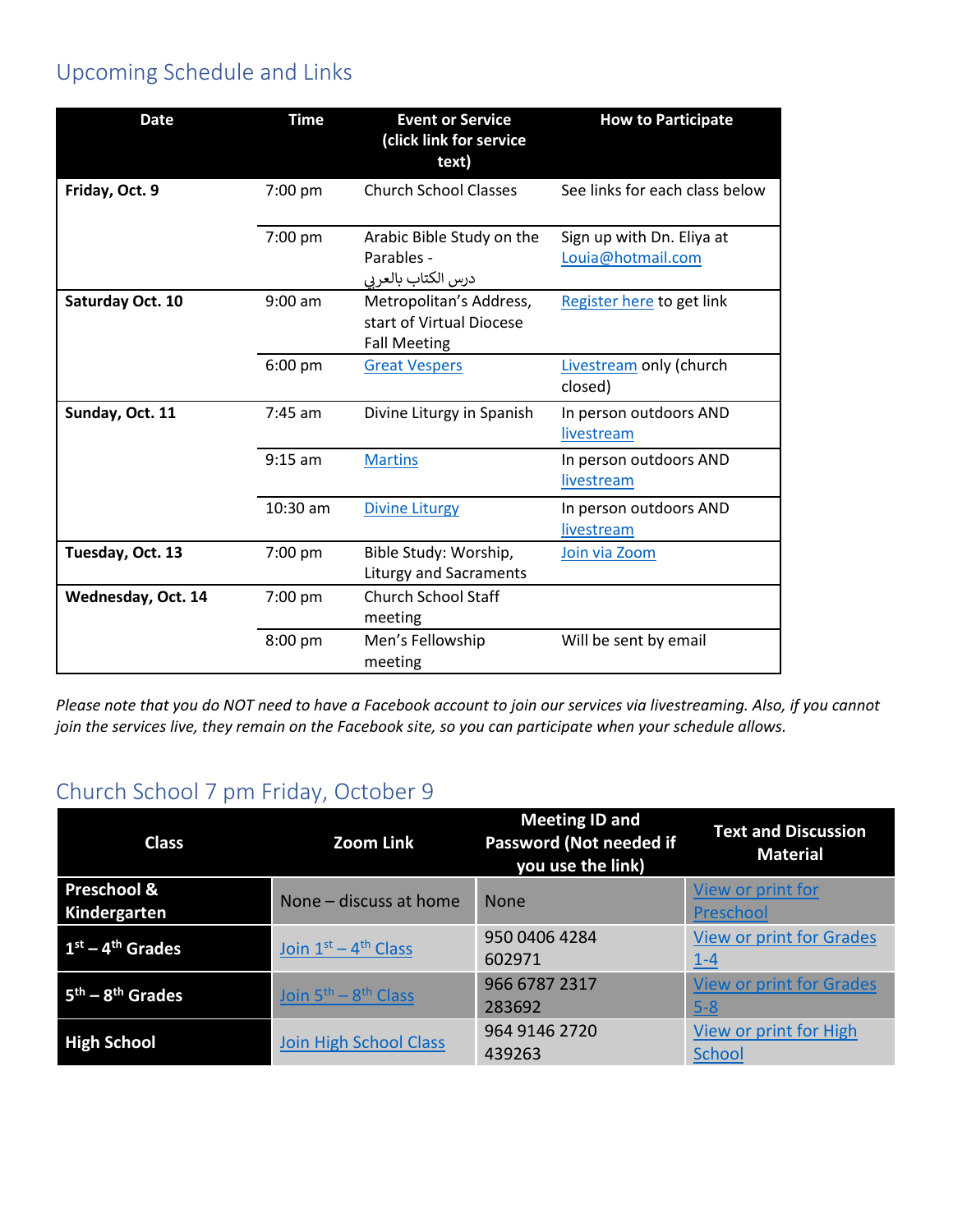# Holy Oblations and Prayer Requests

Offered by Nabil Alrabadi and his children and family, for the repose of aunt Sa'da Alsa'd Alrabadi (40-day memorial), and also in memory of the Priest Jeries Alrabadi, Jamil Alrabadi, Najib Alrabadi, Jamilah Alrabadi, Sa'd Eldeeb Alrabadi, Na'imah Alayoub Alrabadi, Nour Iskandar Alrabadi, Anwar Iskandar Alrabadi, Manawer Eskandar Alrabadi, Noura Iskandar Alrabadi, Iskandar Ayoub Alrabadi and Kraizah Jallad Alrabadi.

In loving memory of our father and grandfather Kanaan Esper Kanaan, six years, given by Esper and Shirley Kanaan and his grandchildren, Alison, Kaylin, Chloe, and Andrew. May his memory be eternal.

Please prayers requested in loving memory of my dear Father Alphonse Ibrahim offered with love by his daughter Madeleine Alphonse Horner

As we celebrate Joe Maalouf's 92nd birthday, we wish him continued good health and happiness. May God grant him many, many years. Given by his wife, Salma Maalouf , his children, Shirley Kanaan, Joey Maalouf, and Reema Maalouf and their families.

In loving memory of our beloved parents: Yousef Tanas Fasheh (28 years) and Naheel Fasheh (17 years) offered by their loving children Jamal, Anna, Hani and Mary and their families. May their memory be eternal.

In loving memory of Henry Y. Fasheh, (3 years) offered by his wife, Mary Fasheh and his children Joseph and Simon and his brothers, Jamal and Hani and his sister Anna and their families. Memory Eternal.

In loving Memory of All the Dearly Departed one's of the Fasheh Family, offered by all the Fasheh children and their Families. May their memory be eternal.

### Cathedral prayer list:

*Please include in your daily prayers the following—those struggling with acute illness and those newly departed this life—from our parishioners and those for whom they have requested our prayers. (Names are kept for 40 days, the date indicated after the name, and may be renewed upon request.)*

### Living

Lilla Awad, hospital, 11/18 William Saba Sr., hospital, 11/17 Fred Wehba, hospital, 11/14 Henry Roum, hospital, 11/13 Abdo Hanna, home, 11/8 Richard Ayoob, home, 11/8

### Departed

Sa'da Alrabadi, 10/12 Manuel Saad, 10/12

*To offer Holy Oblations and Memorials and for any announcements to be included in the bulletin, please email [Cathedral@stnicholasla.com](mailto:Cathedral@stnicholasla.com) or contact the Cathedral office at (213) 382-6269 by Wednesday noon.*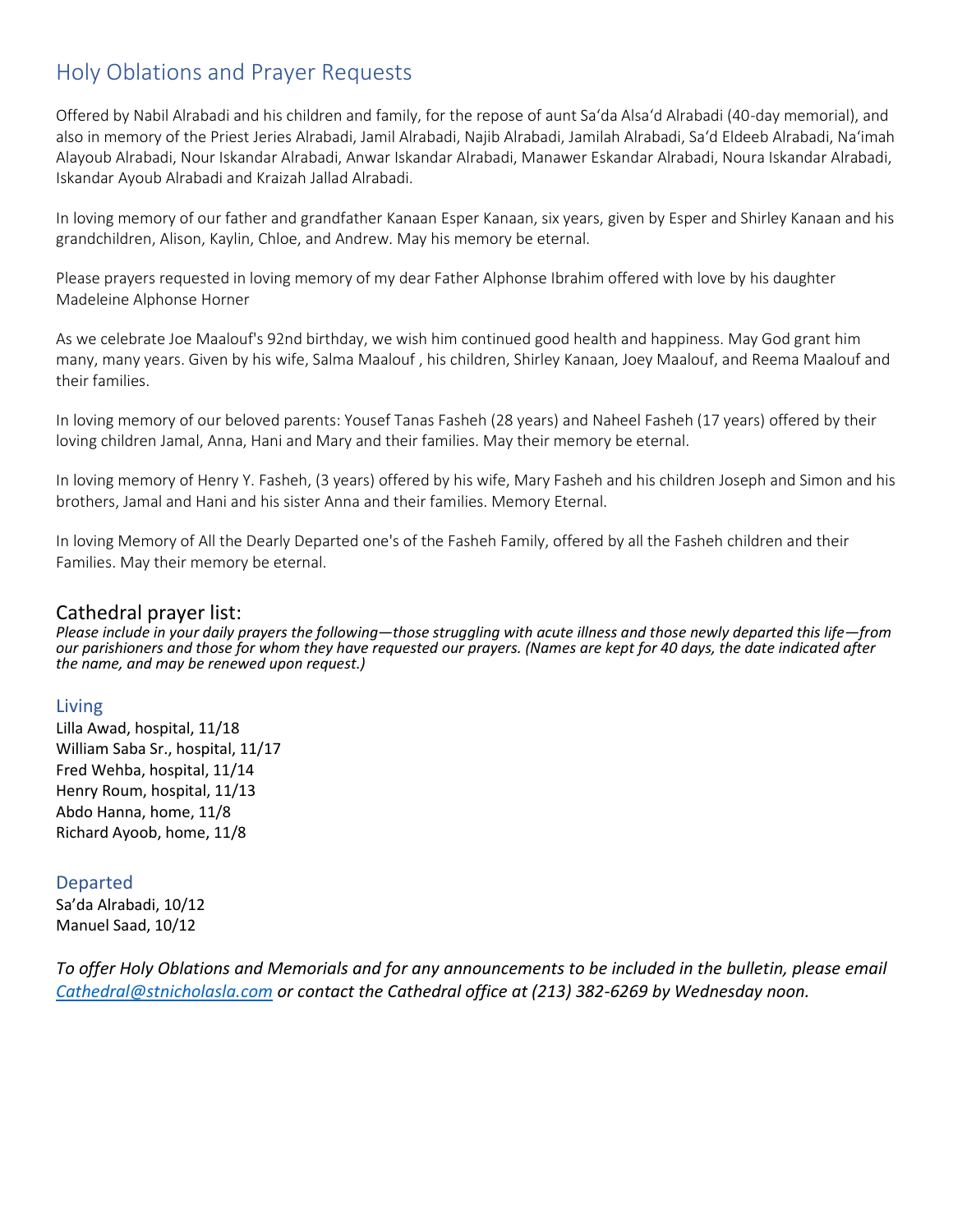**If you missed the first session of our Tuesday Bible Study on Worship, you can see the recording [here.](https://zoom.us/rec/play/85uSFT0WtbkpHfAs0k6AfgEvYOnXRpMpIdZyx5TjjUJH96pBAt8ZHDcD6t7yapYtAUmNNU5cAyfiPdw9.--yyODuzXIUsRumD)**

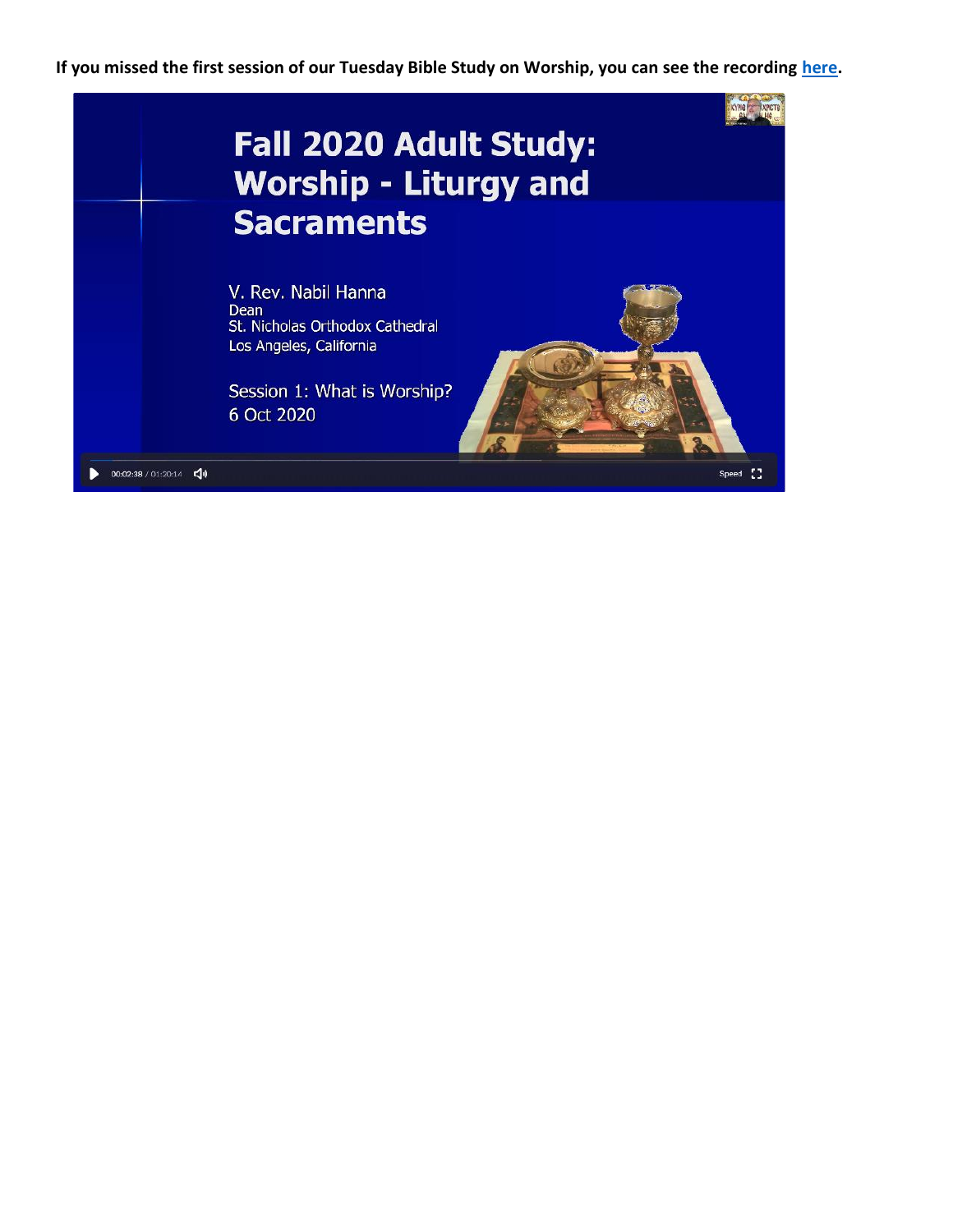MOST REVEREND JOSEPH ARCHBISHOP OF NEW YORK AND LOS ANGELES METROPOLITAN OF NORTH AMERICA

V. REV. FATHER NABIL L. HANNA DEAN



REV. FATHER PAUL OLSON ASSISTANT PASTOR

**REV. FATHER ANDREW S. ANDREWS ASSISTANT PASTOR** 

# **ONLINE Fall 2020 Adult Study: Worship: Liturgy and Sacraments**

## Tuesdays: 7:00 to 8:30 p.m.

Connect via Zoom: Meeting ID 964 9146 2720 · Password 439263

Instructor: Father Nabil L. Hanna · (213) 915-6269 · frnabilh@stnicholasla.com

# **Syllabus - Approximate**

| Oct. 6         | What is Worship?                                                                                                                      |
|----------------|---------------------------------------------------------------------------------------------------------------------------------------|
|                | Sacrifice in Pre-Christian Worship . What Is the Same or<br>New in Christian Worship . The Temple and the Home                        |
| Oct. 13        | <b>Overview of the Eucharist</b>                                                                                                      |
|                | The Banquet in the Wilderness • Institution of the Lord's<br>Supper • The Walk to Emmaus • Patristic Descriptions of<br>the Eucharist |
| <b>Oct. 20</b> | <b>Byzantine Liturgy – Part I</b>                                                                                                     |
|                | The Church Building . Stational Liturgy . Enarxis, Synaxis,<br>Liturgy of the Word, Entrance with the Gifts                           |
| Oct. 27        | <b>Byzantine Liturgy - Part II</b>                                                                                                    |
|                | Eucharistic Prayer • Anaphora of St. Basil the Great • Communion and Dismissal                                                        |
| <b>Nov. 3</b>  | <b>Baptism and Chrismation</b>                                                                                                        |
|                | How are we saved? . The Body of Christ, the Community<br>and Priesthood                                                               |
| <b>Nov. 10</b> | <b>Marriage and Other Sacraments</b>                                                                                                  |
|                | Holy Unction, Holy Orders, etc. •                                                                                                     |
|                | <b>Sacraments and Sacramentals</b>                                                                                                    |
| <b>Nov. 17</b> | <b>The Liturgy of Time</b>                                                                                                            |
|                | Being in This World but Not                                                                                                           |
|                | of This World . The Hours                                                                                                             |
|                | of Prayer                                                                                                                             |
|                |                                                                                                                                       |
|                |                                                                                                                                       |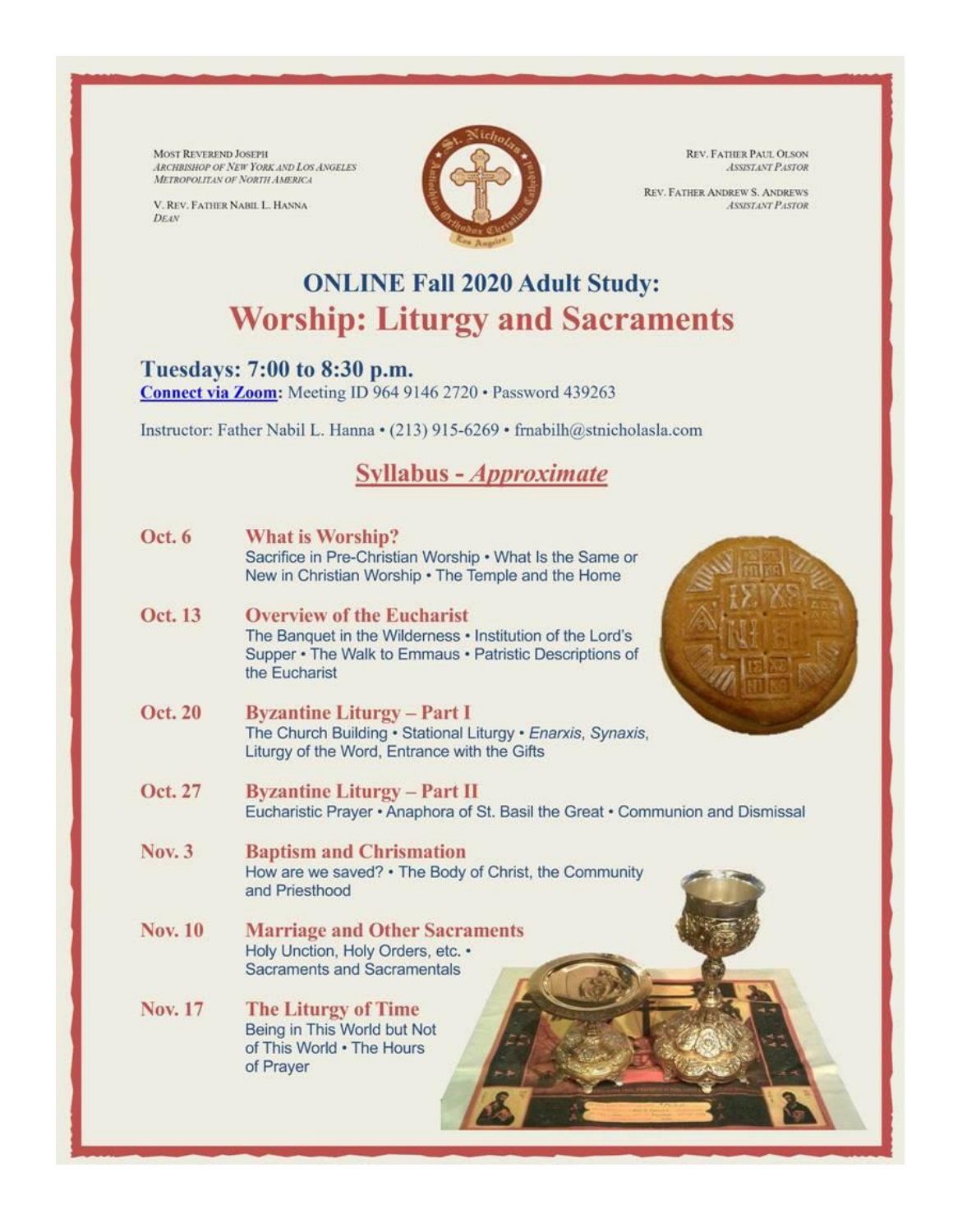# **Arabic Bible Study on the Parables – يب درس الكتاب بالعر - االمثال**

## **Every Friday at 7PM**

**Classes will be led by Dn. Eliya Ammari**

**Contact him at (818) 433 5523 or [Louia@hotmail.com](mailto:Louia@hotmail.com) to sign up.**

**He will then send you an invitation for a Zoom meeting one day before the discussions.** 

| <b>Date</b> | <b>Topic of Discussion</b>    | <b>Bible Readings</b>                            |
|-------------|-------------------------------|--------------------------------------------------|
| 10/9/2020   | مثل الباب الضيق والباب المغلق | <b>\(لو 13: 23- 30)</b>                          |
| 10/16/2020  | مثل الراعى الصالح             | (30 -يو 10: 11- 18و 25)                          |
| 10/23/2020  | مثل البنائين                  | (49 -46 :مت 7: 24- 27، لو 6)                     |
| 10/30/2020  | مثل الكرامين الأشرار          | (، لو 20: 9- 916 -1 :12مت 21: 33- 41، مر )       |
| 11/6/2020   | مثل الحجر المرفوض             | (و. 11، لو. 20: 17- 1019 :12مت 21: 42- 46، مر. ) |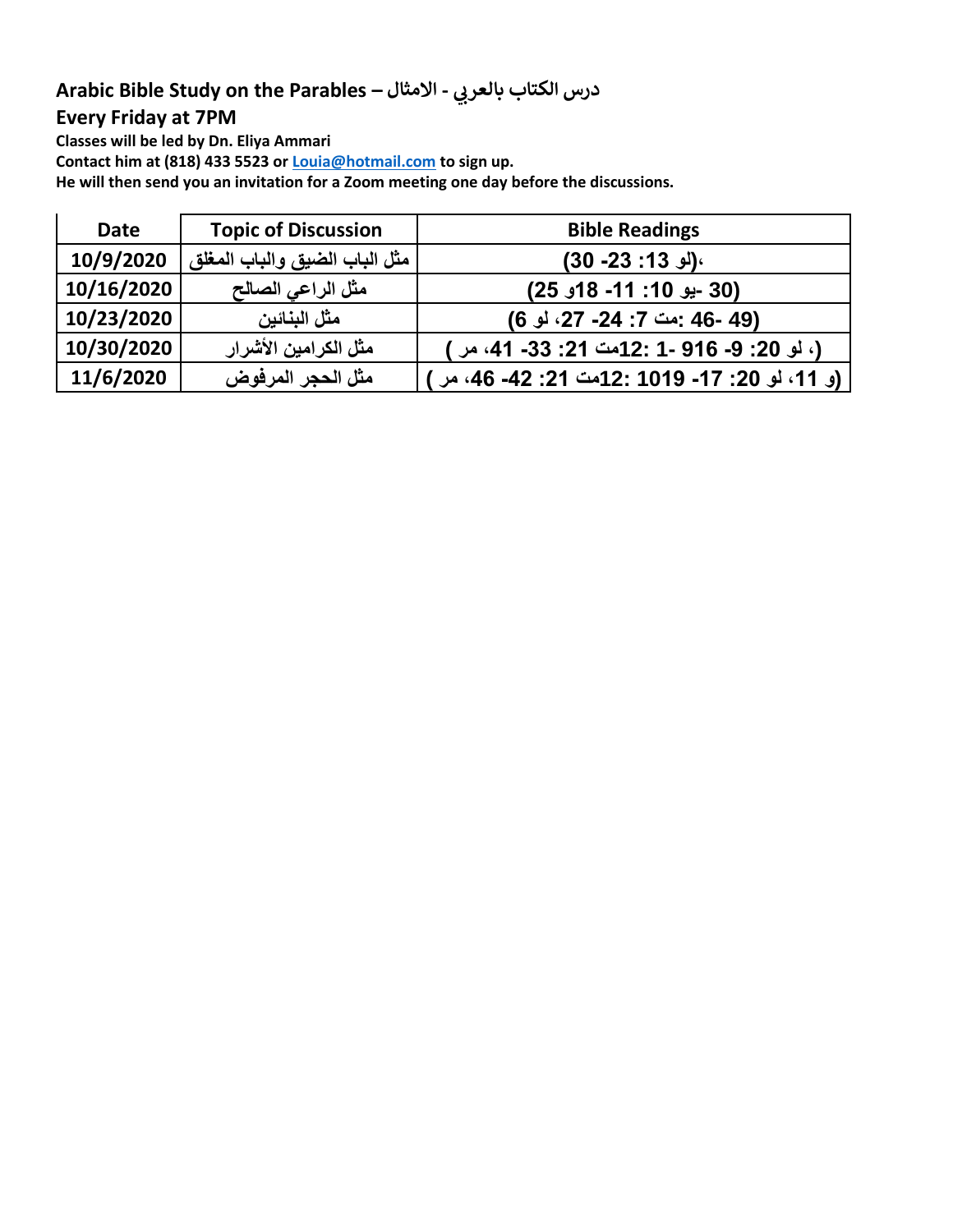# DIOCESE OF LOS ANGELES AND THE WEST 2020 VIRTUAL<br>FALL GATHERING

# **CALLING ALL** THE FAITHFUL

for a special address to the Diocese by our Father in Christ, His Eminence, Metropolitan Joseph



# **SATURDAY, OCTOBER 10, 2020**

9:00 AM

**Metropolitan Address to the Diocese** 

10:00 AM

**Organizational Meetings: Antiochian Women** Fellowship of Antiochian Men **Young Adult Ministry** Teen SOYO

Register at https://saint-matthew.net/fallgathering Details and Links provided on registration.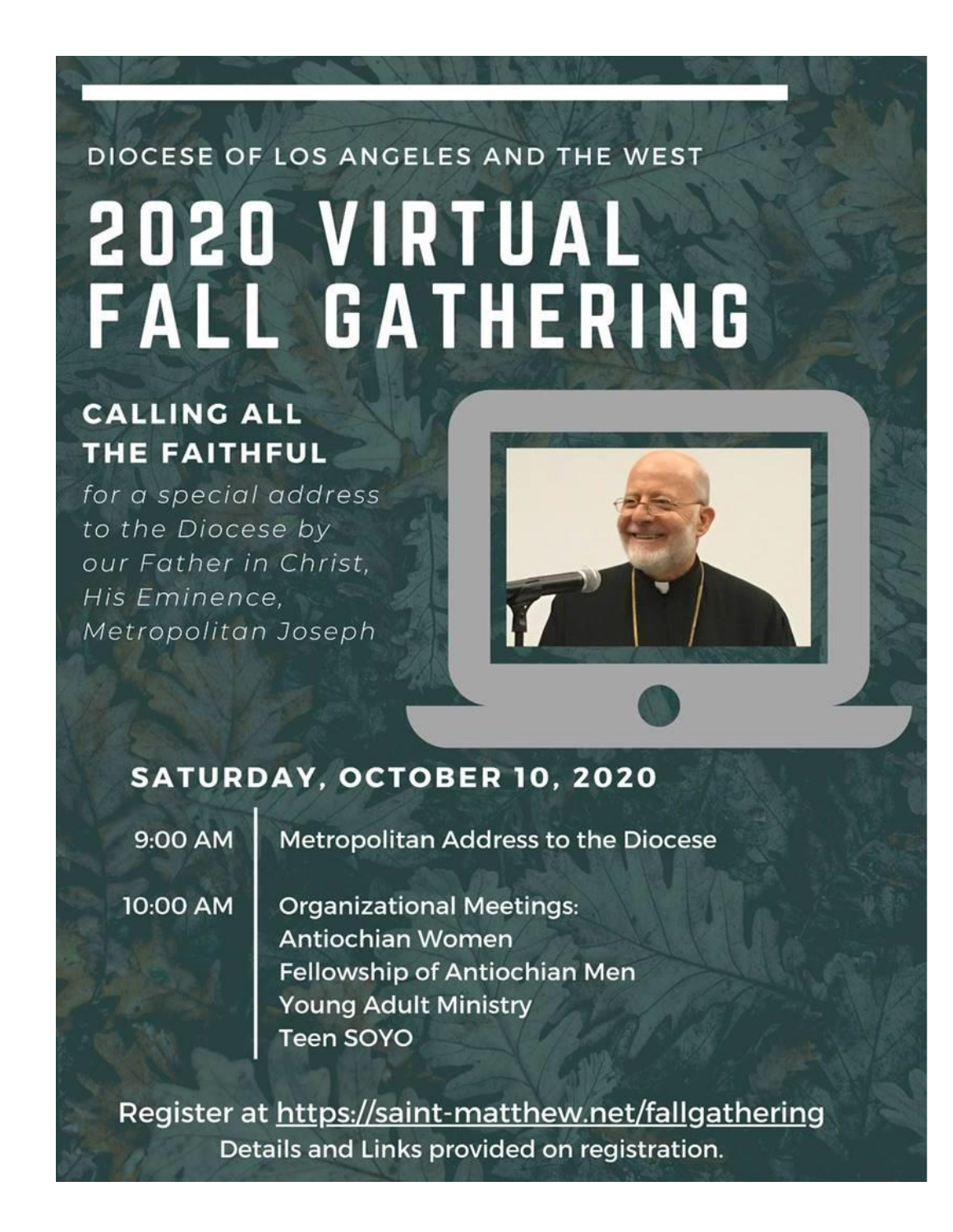## Housekeeping Reminders

### 1. Parking

Our parking lot has always been reserved for clergy, elderly and families with newborns in strollers. Everyone else should park at the photo lot. Now that we're back to one service and—praise the Lord—greater attendance, it is critical that all able-bodied worshippers show courtesy to the elderly and those with little children.

### 2. Social Distancing and Masks

Please remember to maintain sufficient between your household and others. Your family may all sit together, if you live in the same house, but please keep six feet distance between yourself and members of other households.

Remember too that masks are required. There have been a few people who have not worn masks during services or who have worn them in a way that doesn't fully cover nose and mouth. This makes other people feel uncomfortable and unsafe. Again, with the blessing of higher attendance, let us practice this important courtesy to others who may have health issues and for everyone's comfort and peace of mind.

### 3. Communion

Holy Communion is the "medicine of immortality," given "for the remission of sins, for healing of soul and body and for life everlasting."

It has long been the practice throughout our Archdiocese—out of respect for Communion, *rather* than *unthinkable* concern for germs—for the faithful to approach the Chalice with their mouths wide open and their heads tilted back. *Remember that you have to do both – a mouth that's open wide but tilted downward doesn't help!* This will allow the priest or deacon to insert the spoon, turn it over in your mouth and pull it out *without* touching your tongue or lips.

## THE HOLY SPIRIT AND THE PROPHETS WHAT OR WHO IS A PROPHET

We recite in our Orthodox Creed: "We believe in the Holy Spirit, the Lord and Giver of Life...Who spoke by the prophets." But what is a prophet?

The prophet is a person who is chosen by God and inspired by the Holy Spirit to **prophesy.** The prophet speaks as God's messenger—He always begins, "Thus says the Lord…"—and calls the people to repentance. Often, prophecy includes an element of what will happen in the future, given to confirm the message.

Between the time of Moses and John the Baptist (the end of the Old Testament and the beginning of the New Testament), there is a period of approximately 1500 years during which God sent many significant prophets.

The Old Testament names five female prophetesses as well, Mariam (Exodus 15:20-21), Deborah (Judges 4:4-5), Isaiah's wife (Isaiah 8:3), Huldah (2 Kings 22:14), Noadiah (Nehemiah 6:14), and there were presumably more. Also, for several centuries (when Israel and Judah had kings), hundreds more men belonged to groups called " the sons of the prophets" (1 Kings 20:35; 2 Kings 2:3,7,15), based in various towns. God had revealed His messages in a dream or a vision to those prophets, who related them to an individual person or to a group of people.

There were New Testament prophets as well: John the Baptist, Anna, Agabus, Judas, Silas, Philip's daughters, and others (Matt.11:9, 10; Luke 2:36; Acts 11:27, 28; Acts 13:1; Acts 15:32; Acts 21:9; 1Cor 12:28). John the Baptist spoke for God to the Jewish nation; Agabus warned the church about a coming famine and persecution.

The Bible says, "No prophecy of Scripture is for private interpretation, for prophecy never came by the will of man, but holy men of God spoke as they were moved by the Holy Spirit" (2 Peter 1:20, 21).

Here we find that the prophet must be a holy man, filled with the Holy Spirit, a role-model and his life agrees with God's holiness and commandments.